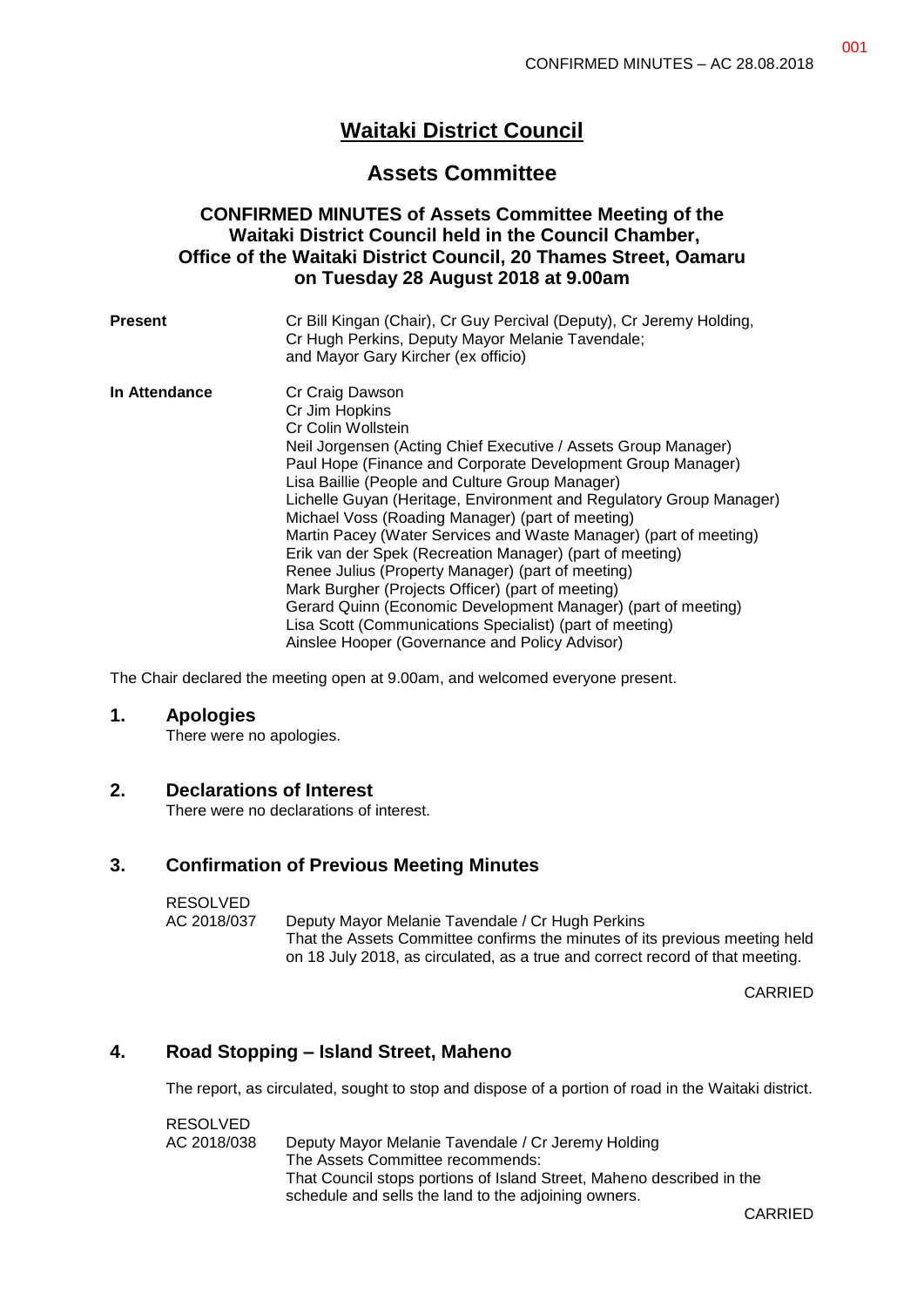# **5. Road Stopping – 132 Haven Street, Moeraki**

The report, as circulated, sought to stop and dispose of a portion of road in the Waitaki district.

RESOLVED AC 2018/039 Deputy Mayor Melanie Tavendale / Cr Jeremy Holding The Assets Committee recommends: That Council stops a portion of Haven Street adjacent to 132 Haven Street, Moeraki described in the schedule and transfers the land to the adjoining owner.

CARRIED

## **6. Harbour Street Next Steps**

The report, as circulated, sought to consider the results of the Harbour Street Closure Survey undertaken in July 2018 and determine if the road will continue to be closed between Labour Weekend 2018 and Easter 2019.

The following points were highlighted / clarified during discussion on the report:

 Group Manager Neil Jorgensen spoke to the report, and noted the intention to go back out to business owners to canvass their views on opening and closure times. He thanked *Otago Daily Times* reporter Hamish Maclean for bringing to his attention a 2016 resolution that required Council (rather than the Committee) to make any permanent part-time closure in Harbour Street. With that in mind, he suggested that the report's recommendations could be amended so that the first one was a recommendation to Council whilst the second one could be a decision of the Committee. He also believed the Committee could agree to a closure of Harbour Street over Labour Weekend 2018 as a one-off closure, with any permanent decision around closure to be taken by Council at a future meeting. If the closure at Labour Weekend 2018 could be agreed by the Committee at this meeting, then it could be confirmed at the next Committee meeting which would be in advance of the Labour Weekend timeframe.

In view of that explanation, an amended motion was moved and seconded as follows:

#### AMENDED MOTION

Deputy Mayor Melanie Tavendale / Mayor Gary Kircher That the Assets Committee:

- 1. Recommends to Council to support closing Harbour Street based around Saturday, Sunday and public holidays from Labour Weekend to Easter; and
- 2. Agrees to a closure of Harbour Street over Labour Weekend 2018; and
- 3. Agrees that businesses be surveyed about proposed closure and opening times, with a report recommending a preferred option being presented back to the Committee before a final decision is made.

## **Discussion on the motion:**

Three Councillors supported the process outlined by officers, especially the need to seek further information from businesses about proposed closure and opening times, before any final decision could be considered.

Concerns were expressed in relation to the Friday option that had been offered to businesses last year; and also about whether there had been sufficient notification to them about the agenda report being discussed at this meeting today.

It was clarified by the Chair that the intent of the report today was to look at closing only this Labour Weekend and to consult with businesses around their preferred days and times for future closures which would need to be a decision of Council.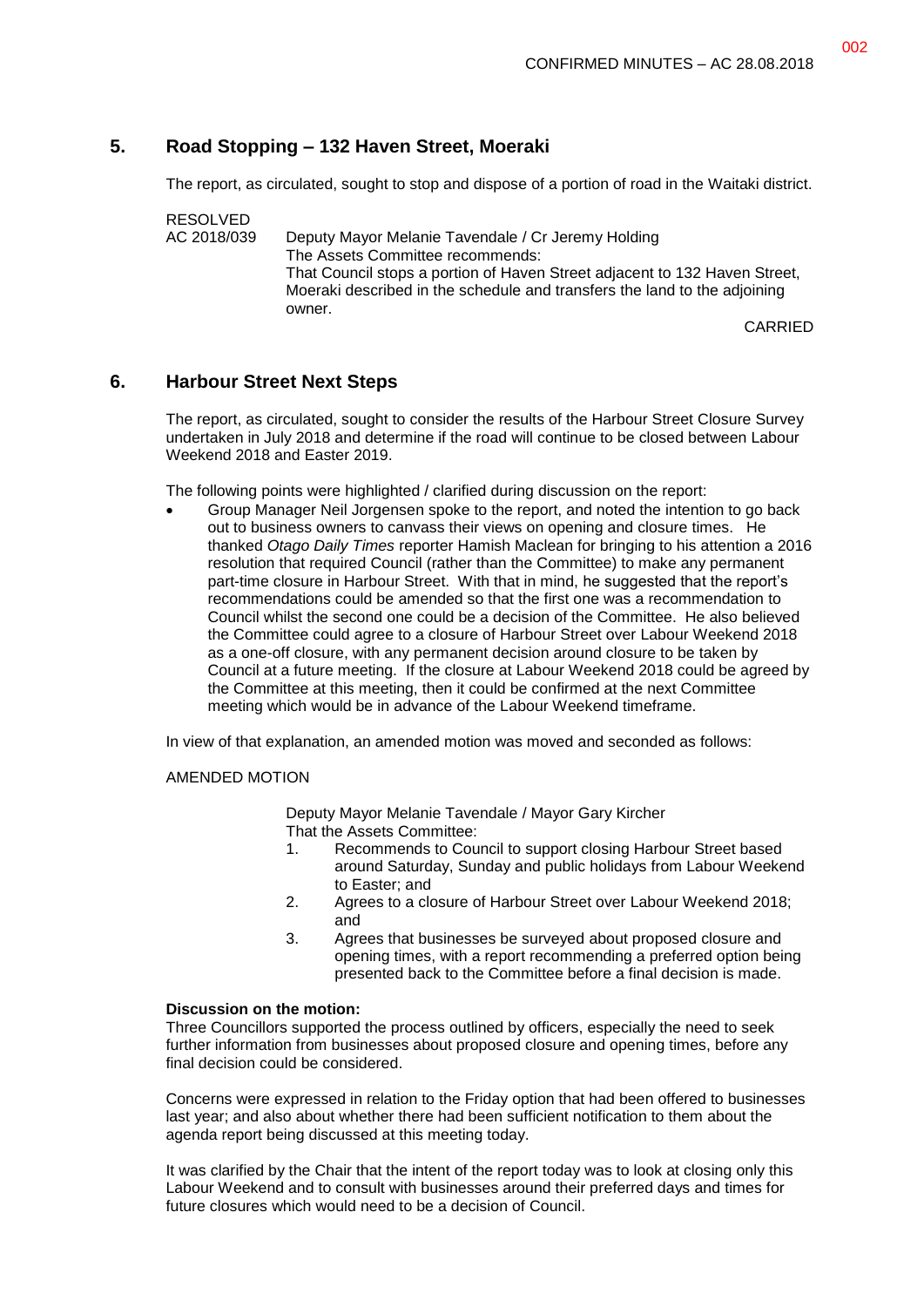Group Manager Neil Jorgensen clarified that the Roading department received applications about road closures all the time, and it was proposed that the closure of Harbour Street over Labour Weekend 2018 follow that process – as a one-off, specific application. The application would be submitted by the Assets Committee, if so agreed at this meeting.

The Chair summarised the discussion, and noted that retailers had given their views through the survey results; the Committee had a steer on their preferences, but were going back to talk directly to them about specific options. The Labour Weekend 2018 closure was something that could be agreed at Committee level today until the follow up discussions had taken place, and a further report, with options and recommendations pertaining to a permanent closure, could be put to a subsequent Council meeting.

The amended motion was then put to the meeting, and resolved as follows:

#### RESOLVED

AC 2018/040 Deputy Mayor Melanie Tavendale / Mayor Gary Kircher That the Assets Committee:

- 1. Recommends to Council to support closing Harbour Street based around Saturday, Sunday and public holidays from Labour Weekend to Easter; and
- 2. Agrees to a closure of Harbour Street over Labour Weekend 2018; and
- 3. Agrees that businesses be surveyed about proposed closure and opening times, with a report recommending a preferred option being presented back to the Committee before a final decision is made.

CARRIED

*Mayor Kircher left the meeting, at 9.43am.*

## **7. Assets Group Activity Report August 2018**

The memorandum, as circulated, sought to inform the Assets Committee about strategic matters and outcomes.

Group Manager Neil Jorgensen highlighted the new strategic framework to the report structure, and the intention to add commentary to each section over time relating to trends and significant variances. He noted that it was intended to focus on one key aspect of the Group's activities at each meeting, with other information to remain at a higher strategic level.

The following points were highlighted / clarified during discussion on the report:

- The Waitaki Resource Recovery Trust (WRRT) quarterly report had been added as an appendix to the Assets Group Activity Report for this meeting. The Trust's Dave Clare had been unable to attend to speak to his report, but would attend the next one.
- The following points were highlighted / clarified during discussion on the report:
- Many Councillors conveyed their support for the new strategic level of the report, as well as their appreciation of its clarity. Deputy Mayor Melanie Tavendale congratulated and thanked Mr Jorgensen on his efforts to improve the report's structure.
- The Omarama reservoir roof had been completed successfully the previous Friday.
- Officers had talked with the Ahuriri Community Board yesterday about how the stakeholder engagement process on the Lake Ohau water supply would be progressed, and specifically where the community would have input (eg landscaping).

Under the **Property** section, it was suggested and then AGREED that a strategic-level discussion was needed on community housing, and specifically the money that was put into it and the future direction Council wanted to follow.

## **ACTION: Group Manager Neil Jorgensen / Property Manager Renee Julius**

With regard to the **Recreation** section of the report, discussion focused on:

- a return to work on the Playground Plan
- funding bids for Otematata, All Day Bay, and Katitiki Straight toilet facility improvements
- a successful application for MBIE funding by the Mackenzie and Waitaki Basin's responsible camping working group for an additional toilet block at the Ahuriri Bridge.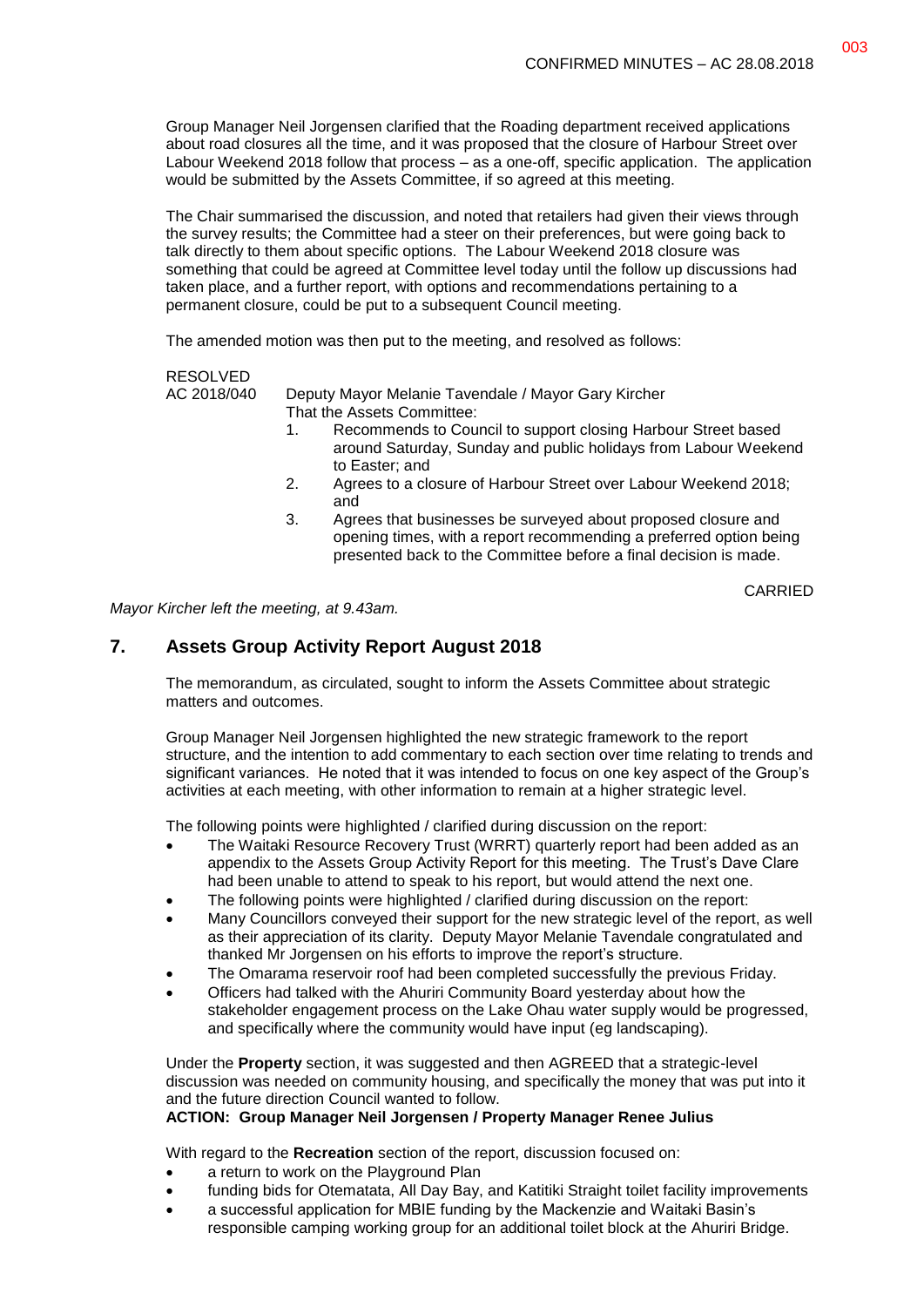the Awamoa Road management plan being a two-staged process, with the expected presentation of the plan for discussion with the Committee to be some way off yet. Mr van der Spek also clarified that, whilst the Tourism Infrastructure Fund (TIF) and the Provincial Growth Fund (PGF) were both managed by MBIE, the TIF was used for tourism infrastructure and the PGF for economic development.

The User Surveys were completed by those who used the Alps to Ocean trail and chose to click on the link to complete it; that is, it was a matter of self-selection.

With regard to Water Services and Waste, the biggest threats and risks were about working through supply issues for the remaining portions of the community. A process was now in place to upgrade the supplies at Stoneburn, Corriedale, Omarama and Ohau, and there would be some challenges along the way. However, the target remained at 100% upgrade.

One Councillor raised questions about whether information was available on the state of people's health as a result of problematic drinking water; whether measurements had been taken about the impact of the improvements. Mr Jorgensen advised that Council did not have those metrics; its job was to provide the drinking water supply.

It was suggested that Public Health South could be asked to undertake such research, and also that such questions could be forwarded to Minister David Clark and others at national level to consider and answer.

#### *Mayor Kircher returned to the meeting, at 9.53am.*

It was noted that trends, such as the dip in the use of the sportsground, would be monitored over time and discussion and commentary would be added to the report by way of an analysis of them. Mr van der Spek clarified that the trend result for the sportsground was from a satisfaction survey, not use. It was noted that commentary over time would consider the reasons for such trends and propose remedies for the Committee to consider.

With regard to the **quarterly report from the Waitaki Waste Recovery Trust (WRRT)** (attached to the Activity Report), it was noted that the Polybuild initiative was looking very positive and was an exciting opportunity to deal with the plastic waste in the community.

Cr Colin Wollstein congratulated the Assets Group on its performance during the reporting period. It had ended up with a profit well over budget, which demonstrated a very good period of managing financial restrictions.

RESOLVED

RESOLVED

AC 2018/041 Cr Hugh Perkins / Mayor Gary Kircher That the Assets Committee receives and notes the information.

CARRIED

The meeting was adjourned at 10.01am, and reconvened at 11.59am.

The Chair advised his intention to move the meeting into public excluded.

#### **8. Resolution to Exclude the Public**

| 11 LUUL V L L |                                                                          |  |  |
|---------------|--------------------------------------------------------------------------|--|--|
| AC 2018/041   | Mayor Gary Kircher / Deputy Mayor Melanie Tavendale                      |  |  |
|               | That the public be excluded from the following part of the proceedings   |  |  |
|               | of this meeting, namely Agenda Items 9, 10 and 11, as follows:           |  |  |
|               | Confirmation of Previous Meeting Minutes - 18 July 2018 PE<br>9.         |  |  |
|               | Sailors Cutting Wastewater System PE<br>10.                              |  |  |
|               | Decisions Regarding Release of Public Excluded Information<br>11.<br>PE. |  |  |
|               |                                                                          |  |  |

The general subject of each matter to be considered while the public is excluded; the reasons for passing this resolution in relation to each matter, and the specific grounds under Section 48(1) of the Local Government Official Information and Meetings Act 1987 for the passing of this resolution are as follows: